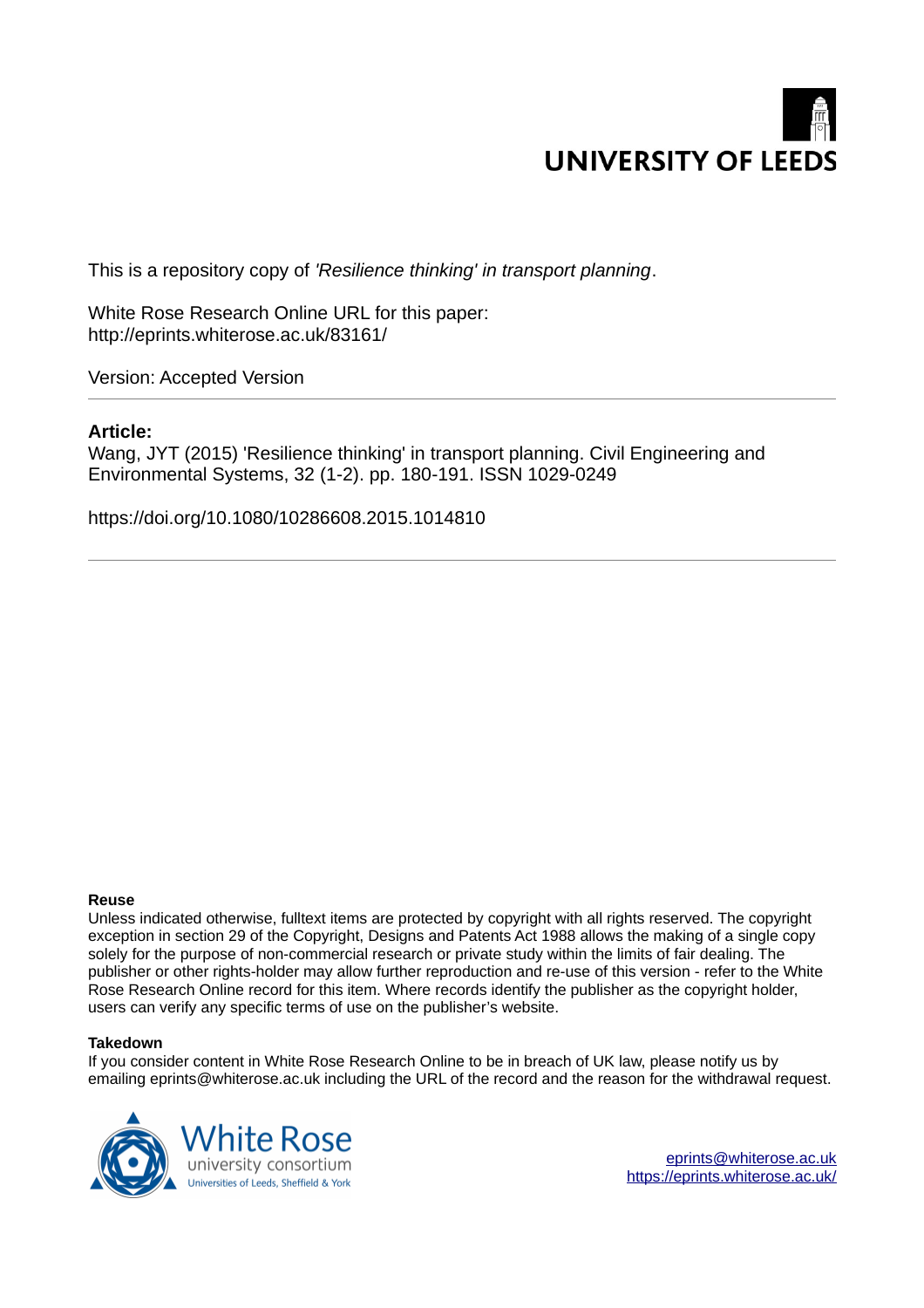# "Resilience thinking" in transport planning

Judith Y. T. Wang Associate Professor in Transport Engineering School of Civil Engineering & Institute for Transport Studies University of Leeds United Kingdom Email j.y.t.wang@leeds.ac.uk

January 29, 2015

### Abstract

Resilience has been discussed in ecology for over forty years. While some aspects of resilience have received attention in transport planning, there is no unified definition of resilience in transportation. To define resilience in transportation, I trace back to the origin of resilience in ecology with a view of revealing the essence of resilience thinking and its relevance to transport planning. Based on the fundamental concepts of engineering resilience and ecological resilience, I define "comprehensive resilience in transportation" as the quality that leads to recovery, reliability and sustainability. Observing that previous work in resilience analysis in transportation has focussed on addressing engineering resilience rather than ecological resilience, I conclude that transformability has been generally overlooked and needs to be incorporated in the analysis framework for comprehensive resilience in transportation.

Keywords: resilience; transport planning; recovery; reliability; sustainability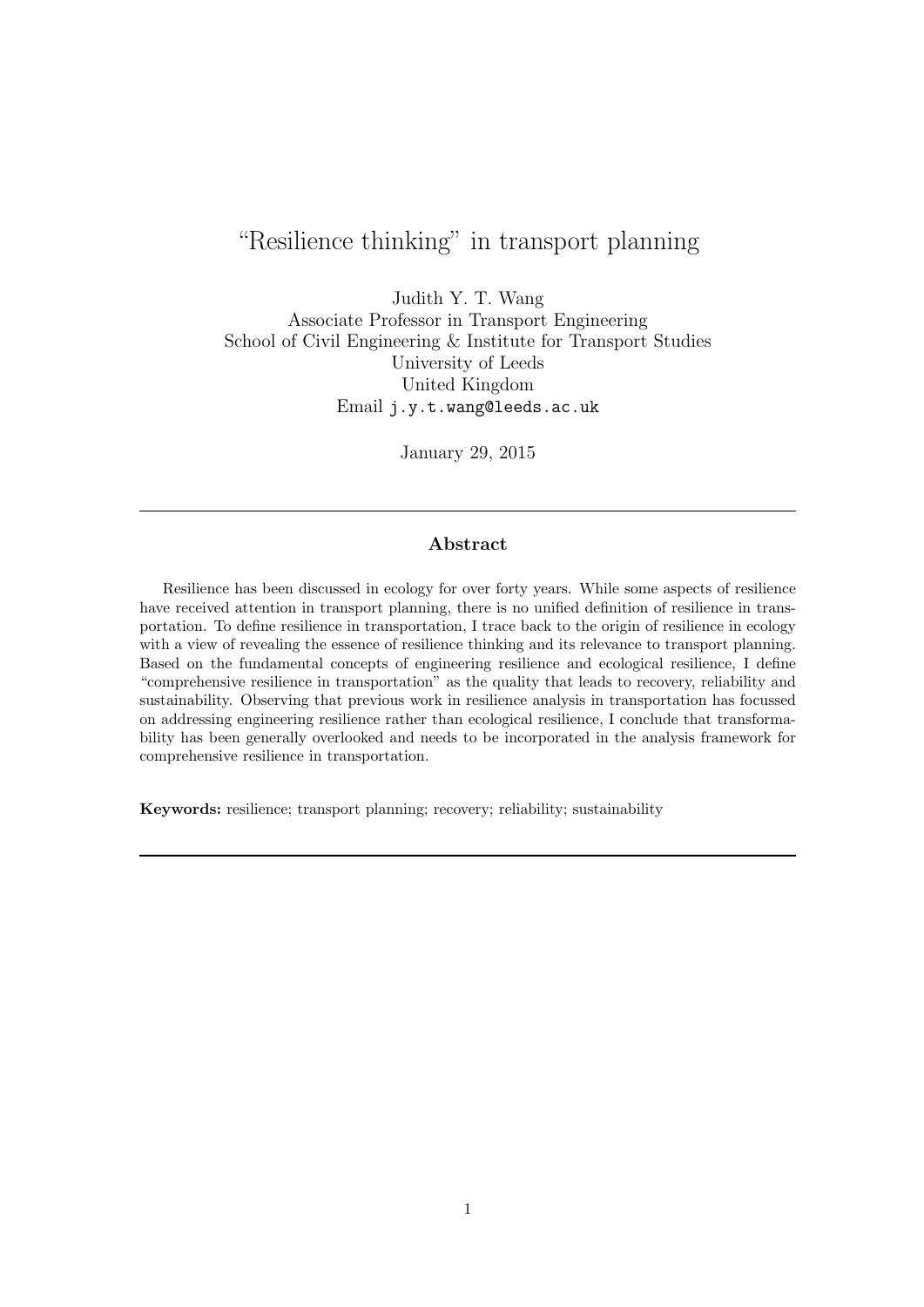### 1 Introduction

*Resilience* is a trendy word but unlike sustainability, it does not have a unified definition. Resilience is universally considered to be important and in some ways, e.g. in planning strategies for climate adaptation, it might appear that resilience is replacing sustainability (Davoudi, 2012). Some aspects of resilience have received considerable attention in transport planning for over a decade. Yet, it is not clear what resilience means in transport planning.

In this paper, I will first trace back to the origin of resilience in ecology, with a view to understanding the essence of "resilience thinking". The similarities of an ecological system to a transportation system are then uncovered. Based on the principles of resilience in ecology, I define "comprehensive resilience in transportation". I then look at what has been done in terms of enhancing comprehensive resilience in transportation and more importantly what might have been overlooked. Finally, I recommend a new way of "resilience thinking" in transport planning.

### 2 Resilience in ecology

#### What is resilience?

Resilience is a concept in ecology first introduced by Holling as "a measure of the persistence of systems and their ability to absorb change and disturbance and still maintain the same relationships between populations or state variables" (Holling, 1973, p.14).

It is important to note that, as Holling (1996) pointed out, there are two faces of resilience in ecology: "engineering resilience" and "ecological resilience". "Engineering resilience" focuses on "efficiency, constancy and predictability". This is the core of engineering design, i.e. a "failsafe" design. On the other hand, "ecological resilience" focuses on "persistence, change and unpredictability". In this case, resilience is about the amount of change a system can take before it flips to an alternate stability domain. In other words, this refers to "safe-fail" designs with an evolutionary perspective (Holling, 1996, p.33).

#### What is "resilience thinking"?

Walker in his interview with McDonald, explained that three main concepts define "resilience thinking" (McDonald and Walker, 2007, p.85):

- 1. complex adaptive systems are self-organising;
- 2. these systems are non-linear in their trajectories of change; which leads to their potential for multiple stability regimes; and
- 3. systems go through adaptive cycles, cycles which describe a repeated process of growth, conservation, collapse and re-organisation.

Walker further explained the three aspects of resilience as follows:

- 1. *resilience* is defined as "the amount of change a system can undergo before it crosses a threshold and flips to an alternate stability regime of that system" (Holling, 1973);
- 2. *adaptability* is "the capacity of the system (including humans, who are a key part of adaptive capacity) to 'manage' that threshold, stay away from it or change its position on the controlling variable"; and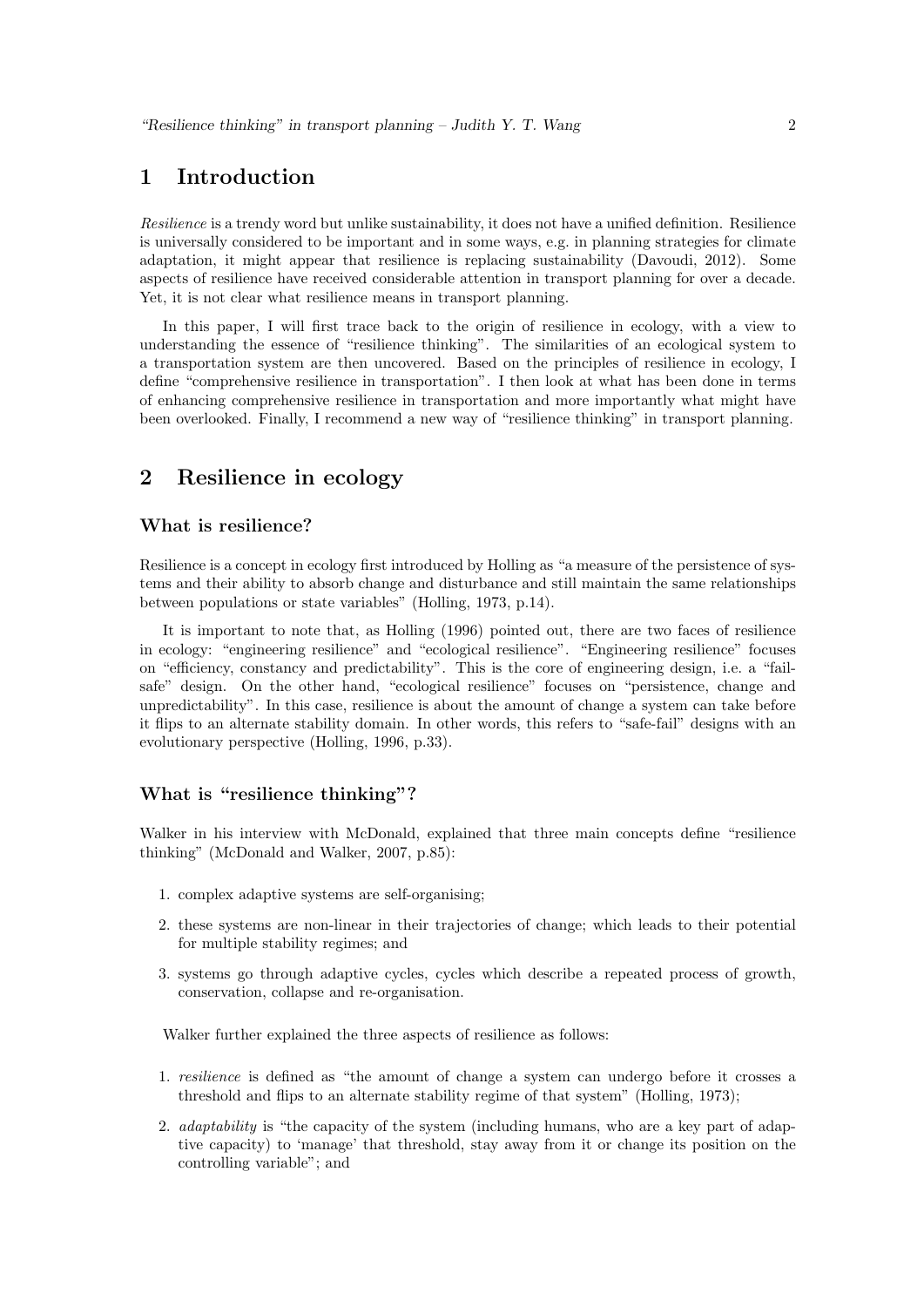3. *transformability*, "which can sometimes be in conflict with the first two, is the capacity of the system to literally transform itself into a different kind of system."

## 3 Relevance of "resilience thinking" in ecology to transportation

#### Transportation system versus ecological system

Transportation is an important element in our everyday life. It enables movements of goods and people so that we can gain access to basic needs such as food and clothing; be able to get to work and earn a living; access services such as medical care and education; and be able to participate in social activities with communities. While the movements of goods and people are both important, the management systems of such movements are fundamentally different. The movements of goods are generally determined by the logistics behind their distribution systems while the movements of people are the results of our own decisions. This paper focuses on the latter, i.e. the movement of people.

Let us first look at the similarities between transportation systems and ecological systems. It is well known in transport economics that travel demand is a 'derived demand' in the sense that travelling is a means to an end rather than an end itself. We travel not for the sake of travelling, but rather as a means to participate in different activities at different locations at different times. Thus any observed travel demand pattern is the result of our choices of where to live, where to work and how to travel.

While the decisions on how we travel can vary day-by-day, the decisions on where we live and where we work are longer term decisions. Thus the urban form of a city and its transportation system would naturally evolve over time as a result of the evolution of the decisions made by the inhabitants on where they live and work, as well as the policy makers' decisions on urban development and transport investments. It follows that transportation and land use systems are inextricably linked.

In my view, as part of an urban system, a land use and transportation system is similar to an ecological system in two respects:

- 1. a land use & transportation system is self-organising and adaptive; and
- 2. humans are a key part of adaptive capacity of the system because they are the objects of movements in the system. They have to contribute their precious time and energy to make the trips happen.

#### Land use & transportation system as a complex system

The complexity of the system can be reflected in the way that it is modelled. The interactions between land use and transport are well recognised in theory and in practice. Thus, location and transport choices are modelled with an integrated land use and transport planning approach. As an example, let us look at the Auckland Transport Models (ATM2) (Davies *et al.*, 2009; Feldman *et al.*, 2009), as illustrated in Figure 1.

The interactions between land use and transport decisions are modelled by the exchange of information between the two models, as demonstrated in Figure 1. The general idea is that personal travel demand is a 'derived demand'. To model travel demand, we will need to start with the land use pattern.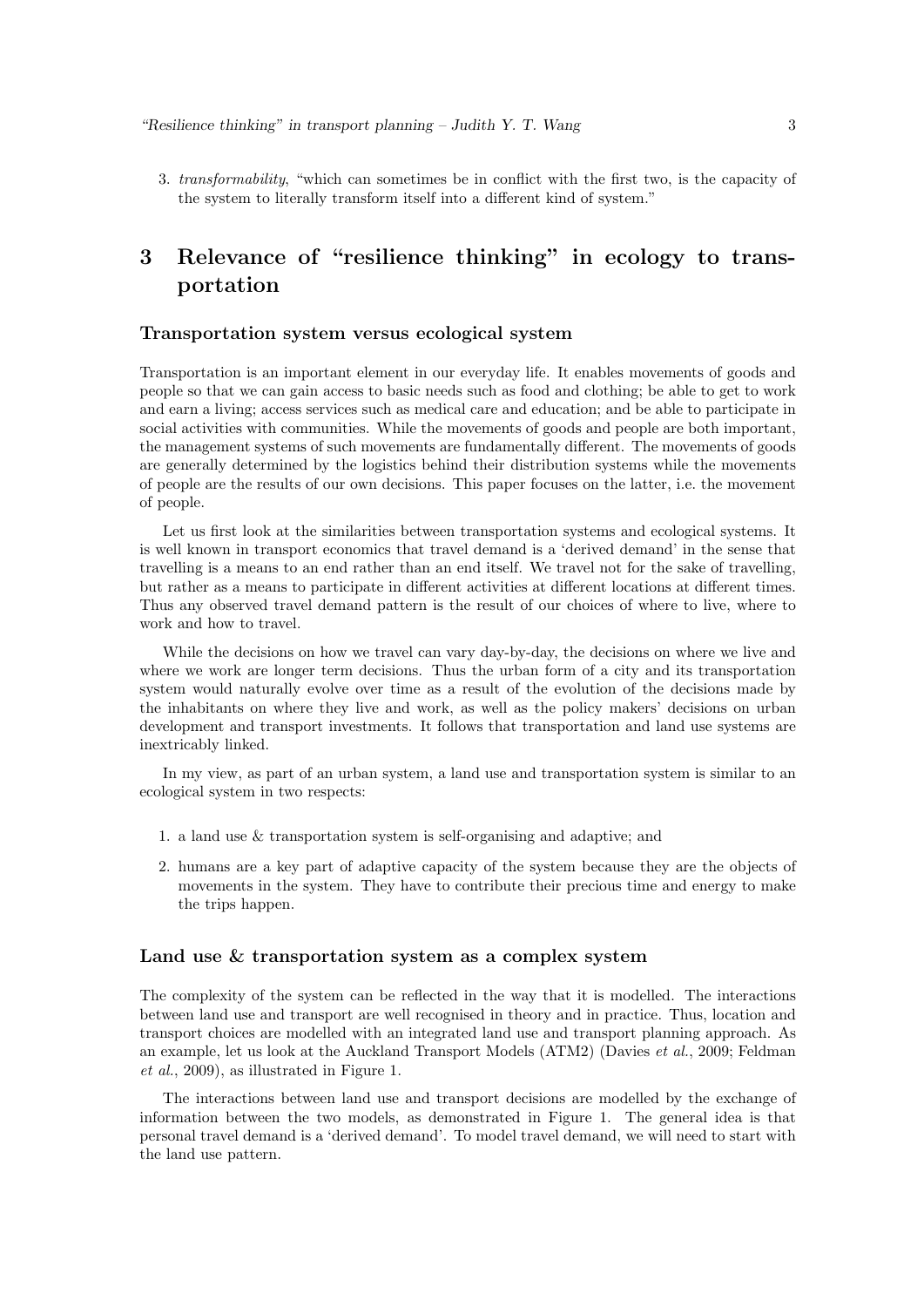

Figure 1: Integrated land use and transport planning model (drawn based on Simmonds (1999); Ortuzar and Willumsen (2001)).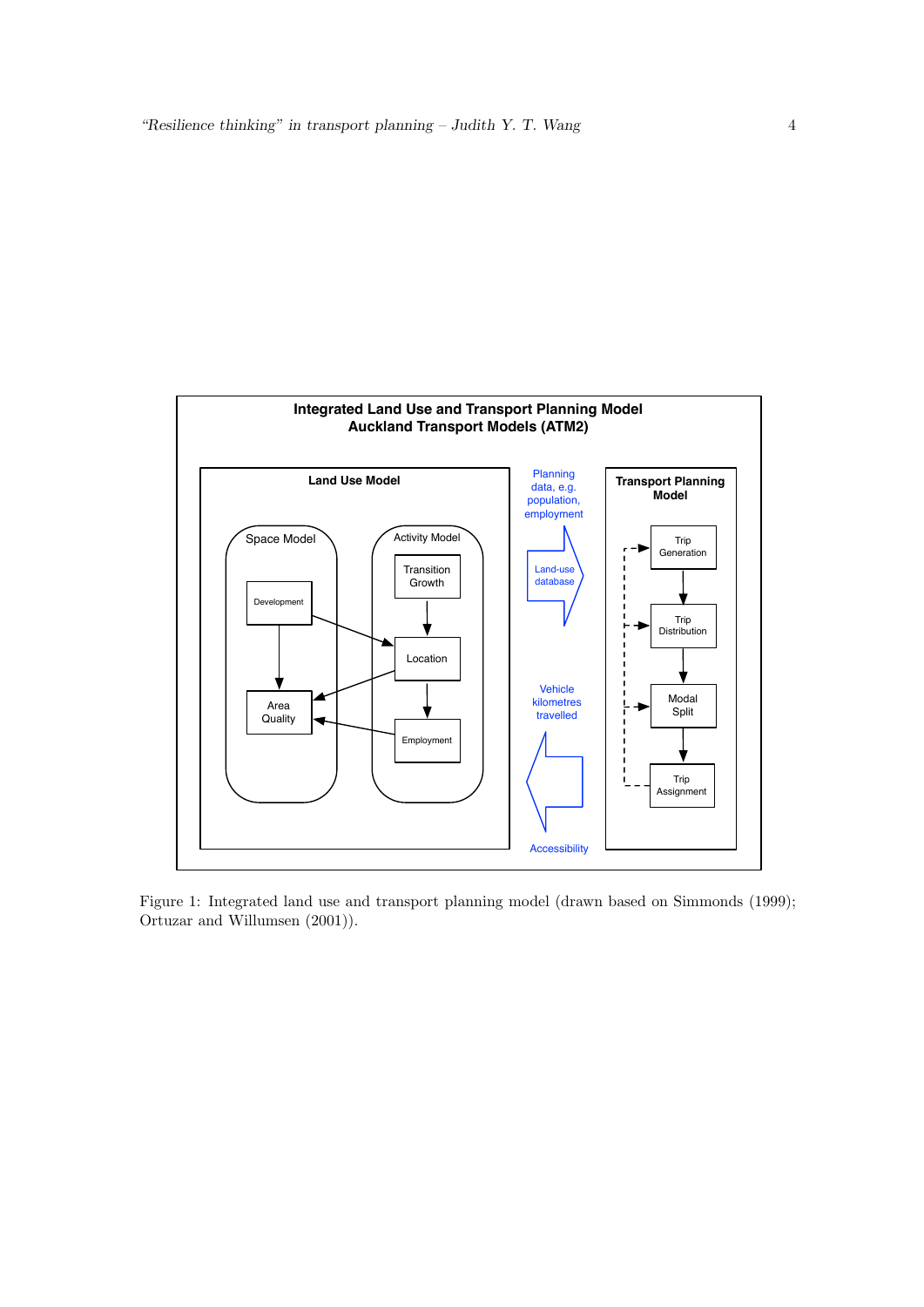The land use model component, as shown in Figure 1, consists of two sets of models: the Space models and the Activity models (Simmonds, 1999). The Space models include two subcomponents: (1) the development model to predict the private-sector development process, i.e. where developers might like to build and the quantity of development; and (2) the area-quality model assumes that the inhabitants or users of an area have an influence upon its characteristics which, over time, affects its quality as a place to live or work. The Activity models include three subcomponents: (1) the transition/growth component deals with the processes of change in the population, and the growth or decline in employment; (2) the location model predicts the location of households and employment, taking into account changes in accessibility, transport-related changes in the local environment, area quality, and the rent of space; and (3) the employment model deals with the changes in the demand for labour and the employment status of households as a result.

The transport model component, as shown in Figure 1, takes the land use data, i.e. population and employment size and locations as input to a four-stage transport planning model (Ortuzar and Willumsen, 2001): (1) trip generation involves determining the numbers of trips expected to leave each zone and to arrive in each zone; (2) trip distribution calculates the number of trips between zones; (3) modal split determines the number of trips by the different modes of transport available; and (4) trip assignment predicts the paths the trips will take. As a result of transport choices made, the resulting use of different transport modes will affect the generalised cost of travel, spatial distribution of the levels of congestion and hence the environment. The effects are modelled with accessibility and vehicle-kilometres travelled as proxy variables, which become input to the land use choices in the next period.

From the above, it is clear that a land use & transportation system is a complex system, as the two components interact with each other and their interactions evolve over time.

#### Land use & transportation system as an adaptive self-organising system

Metz (2008) looked at the average travel time (per person per year) in Britain reported since 1972/73 from the National Travel Survey (NTS) as well as reviews by others. Based on statistics from the 30-year period, Metz observed that, "in broad terms, average travel time holds constant across populations and over time at around 1.0–1.1 hours per day." One would expect that the land use pattern and transportation system must have changed over a 30-year period but clearly the average travel time has not. It appears that the improvement in technology and infrastructure has enabled the coverage of longer distances with a higher speed, which in turn enhanced access. Higher speeds on the journey to work have also enabled a greater choice of residence. Metz suggests that it seems more appropriate to assume that travellers aim to maximise access (rather than minimise travel time or generalised cost), subject to time and money constraints.

I see this as clear evidence of a land use & transportation system being an adaptive selforganising system. People choose where to live, where to work and how to travel. The resulting land use pattern and transport choices are the results of an adaptive self-organising process.

### 4 Resilience in transportation

#### Disruptions to a transportation system

We can characterise disruptions to a transportation system in two dimensions: frequency of occurrence and level of damage. In this way, as illustrated in Figure 2, disruptions to a transportation system can be classified into three categories: disasters, day-to-day variations to demand or capacity and ongoing long-term changes happening in the background. Disasters do not happen often but when they do, they may cause severe damage to the system, which can take a very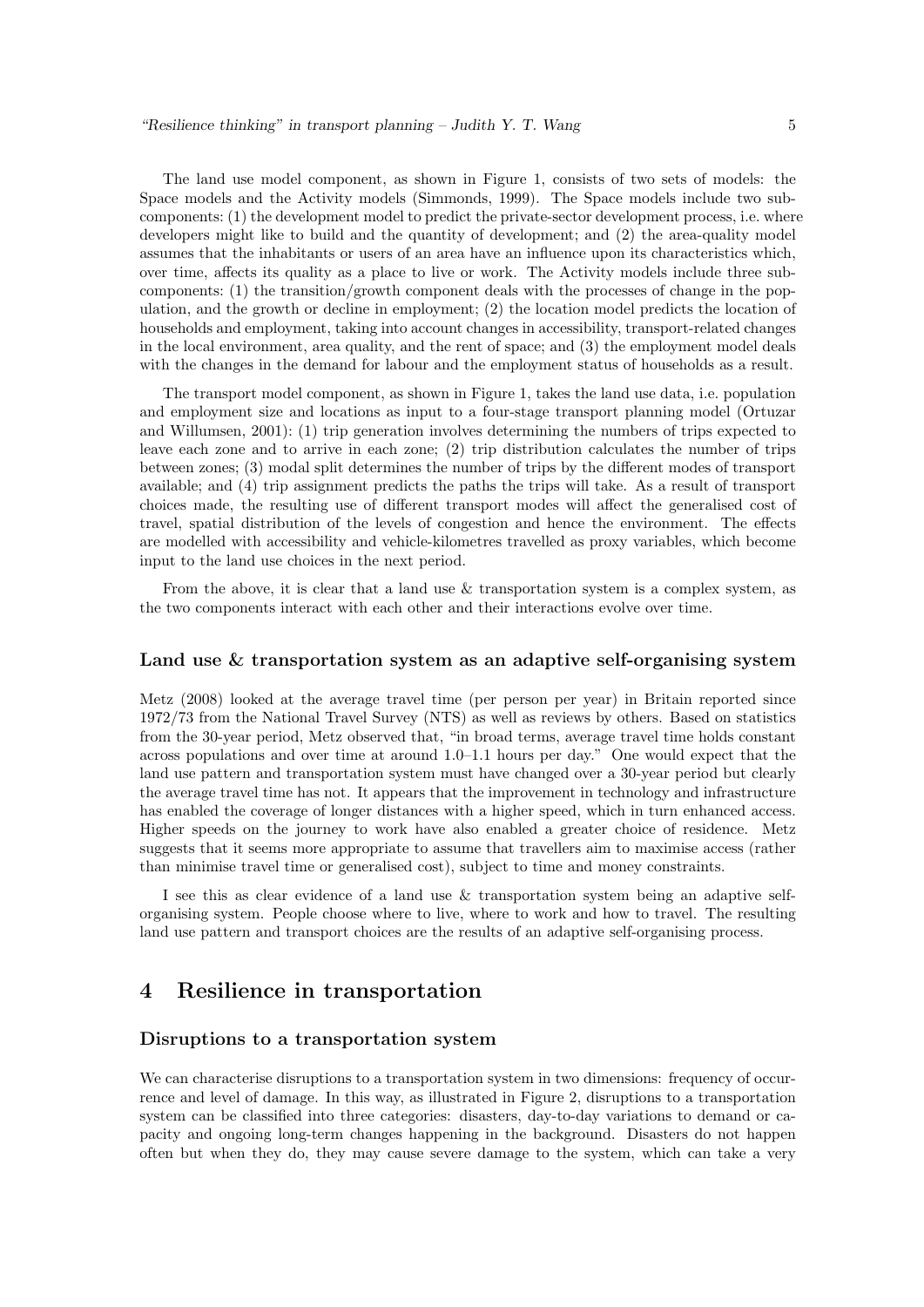long time to recover. Incidents such as traffic accidents, road works or increase in demand after school holidays can happen quite often and create variations in system capacity and demand. As a result, the system performance varies on a day-to-day basis. There are also disruptions happening in the background that might not be noticeable in the short term but that affect us on an ongoing basis. For example, the deterioration of air quality due to the increase in tailpipe emissions from motorists can have negative impact on public health.

To respond to these three categories of disruptions, a resilient transportation system must have the qualities (1) to recover efficiently from disasters; (2) to be reliable in terms of network connectivity and travel time reliability; and (3) to be economically, environmentally and socially sustainable. Note that following the concepts of "resilience thinking", here *recovery* includes both the possibilities of the system to return to *normal*, i.e. pre-disaster condition, and alternatively, to be rebuilt or transformed to a completely different system.



Figure 2: Classification of disruptions to a transportation system

#### Comprehensive resilience in transportation

Since Holling defined resilience in 1973, other concepts in ecology have emerged such as vulnerability and adaptive capacity, which have linkages to resilience in many different ways (Cutter *et al.*, 2008). For instance, Cutter *et al.* defined vulnerability as, "the pre-event, inherent characteristics or qualities of social systems that create the potential for harm." Adaptive capacity is defined in the literature as "the ability of a system to adjust to change, moderate the effects, and cope with a disturbance" (see e.g. Brooks *et al.*, 2005; Burton *et al.*, 2002). In my view, based on Holling's definition, resilience is above all what we would like to have in any system. Vulnerability can be viewed as characteristics of the system on the negative side of resilience while adaptive capacity is on the positive side. For example, health is obviously something everyone would like to have. To measure how healthy we are (resilience), we will need to measure how likely we might get sick (vulnerability), and how quickly we can recover in case we get sick (adaptive capacity). In order to assess how resilient an ecosystem or a transportation system is, we will need to be able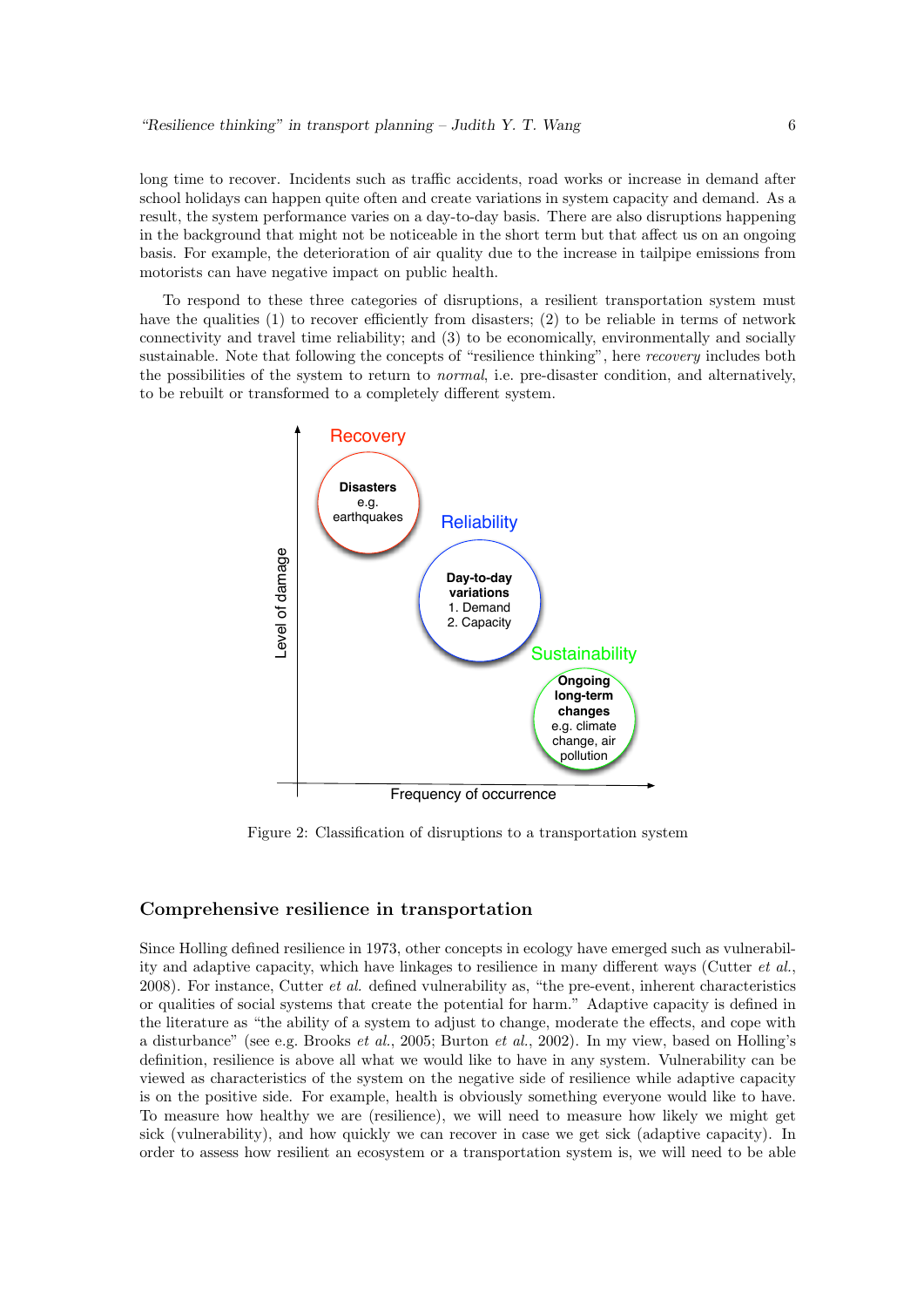to measure both the positive (adaptive capacity) and the negative (vulnerability) characteristics of the system. In order to improve resilience of a transportation system, we must have a plan that can reduce vulnerability and increase adaptive capacity of the system so that we can achieve comprehensive resilience. Here I define "comprehensive resilience in transportation" as the quality that leads to "recovery, reliability and sustainability" as illustrated in Figure 3.



Figure 3: Comprehensive resilience in transportation

### 5 Resilience analysis frameworks in transportation

As mentioned earlier, there is no unified definition of resilience in transportation. I found that the current views on resilience generally follow Holling's definition of "engineering resilience", i.e. they are about "fail-safe" designs rather than "safe-fail" designs. As a result, the literature on assessing resilience in transportation has covered only two aspects of comprehensive resilience: recovery and reliability.

Let us first look at the analysis as related to road networks, which has been generally called *vulnerability* analysis. Berdica (2002) suggested that vulnerability analysis of road networks should cover four aspects, as depicted in Figure 4:  $(1)$  robustness – the ability of a system to withstand strain; (2) resilience – the maximum disturbance from which the system can recover and the speed of recovery (Goldberg, 1975); (3) redundancy – the existence of numerous optional routes/means of transport between origins and destinations, which can result in less serious consequences in case of a disturbance in some part of the system; and (4) reliability – adequate *serviceability* under the operating conditions encountered during a given period.

Berdica (2002) further elaborated that reliability covers three main aspects in the literature: (1) reliability of connectivity – the probability of reaching a chosen destination at all (Bell and Iida, 1997); (2) reliability of travel time – the probability of reaching a chosen destination within a given time (Bell and Iida, 1997); and (3) capacity reliability – the probability of the network being able to absorb a certain amount of traffic within an acceptable level of service, e.g. Chen *et al.* (1999, 2013).

It is important to note that Berdica (2002) did mention that, "Resilience could also be described as the capability of reaching a new state of equilibrium. However, many of the incidents causing reductions in serviceability have a relatively short duration, never reaching a new equilibrium. This so called transient state still remains to be studied/modelled more thoroughly." In other words, what Berdica considered as resilience is associated with Holling's definition of "engineering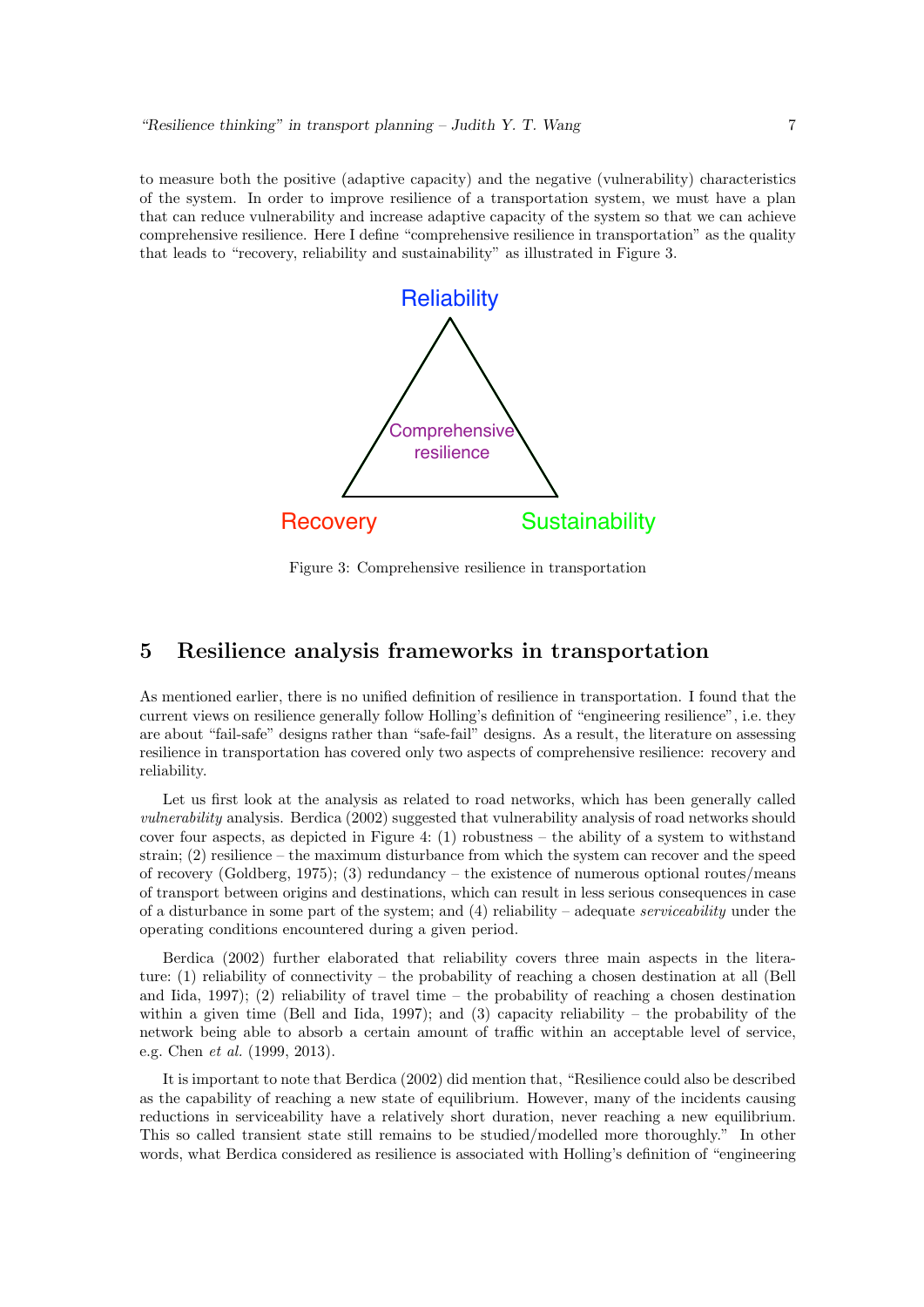

Figure 4: Four aspects of road vulnerability analysis, drawn based on Berdica (2002)

resilience", which is a short-term measure of resilience rather than a long-term one.

Since Berdica's review, extensive research has emerged on resilience analysis in relation to the aspects identified in Berdica's paper (see e.g. Jenelius *et al.*, 2006; Serulle *et al.*, 2011; Freckleton *et al.*, 2012; Balijepalli and Oppong, 2014; Jenelius and Mattsson, 2014). Yet they all address "engineering resilience" rather than a complete picture of resilience.

Let us look at the latest paper of Jenelius and Mattsson  $(2014)$  in more detail as an example. Jenelius and Mattsson defined road network vulnerability analysis as "the study of potential degradations of the road transport system and their impacts on society, modelling the road infrastructure as a network with links (road segments) and nodes (intersections)". Jenelius and Mattsson assessed the impacts of disruption scenarios for individuals, evaluated in economic terms in two perspectives: (1) *users* – how different user groups are affected under various disruption scenarios; and (2) *road network* – how disruptions of different network elements affect the user and society overall.

The measures of impact, expressed as *exposure* and *vulnerability*, were further developed based on concepts in Jenelius *et al.* (2006): (1) *exposure* – the impact for a single user under a certain disruption scenario is referred to as the *exposure* of the user to that scenario; and (2) *vulnerability* – combining the exposure with the probability of the scenario gives the *vulnerability* of the user to that scenario. Jenelius and Mattsson's work focussed on the spatial and socioeconomic impact. The idea is to study and compare the situation for different individuals depending on the socioeconomic, demographic and geographic variables of interest.

Concerning public transport network resilience analysis, Cadarso *et al.* (2013) looked at largescale disruption problems of rapid transit railway systems. They proposed an integrated optimisation method for the timetable as well as the rolling stock, taking into account passengers' behavioural change during disruptions. Jin *et al.* (2014) performed network disruption analysis for public transport networks. Jin *et al.*'s model was developed based on concepts from freight networks (Chen and Miller-Hooks, 2012; Miller-Hooks *et al.*, 2012), where an indicator of network resilience is defined as the ability of an intermodal freight transport network to recover from natural or human-caused disruptions. They defined the resilience of a metro network as the fraction of travel demand that can be satisfied by the degraded metro network after disruptions. They applied this method to assess the resilience of metro networks and propose integration adjustments between bus services and metro to enhance the resilience of the integrated metro-bus system.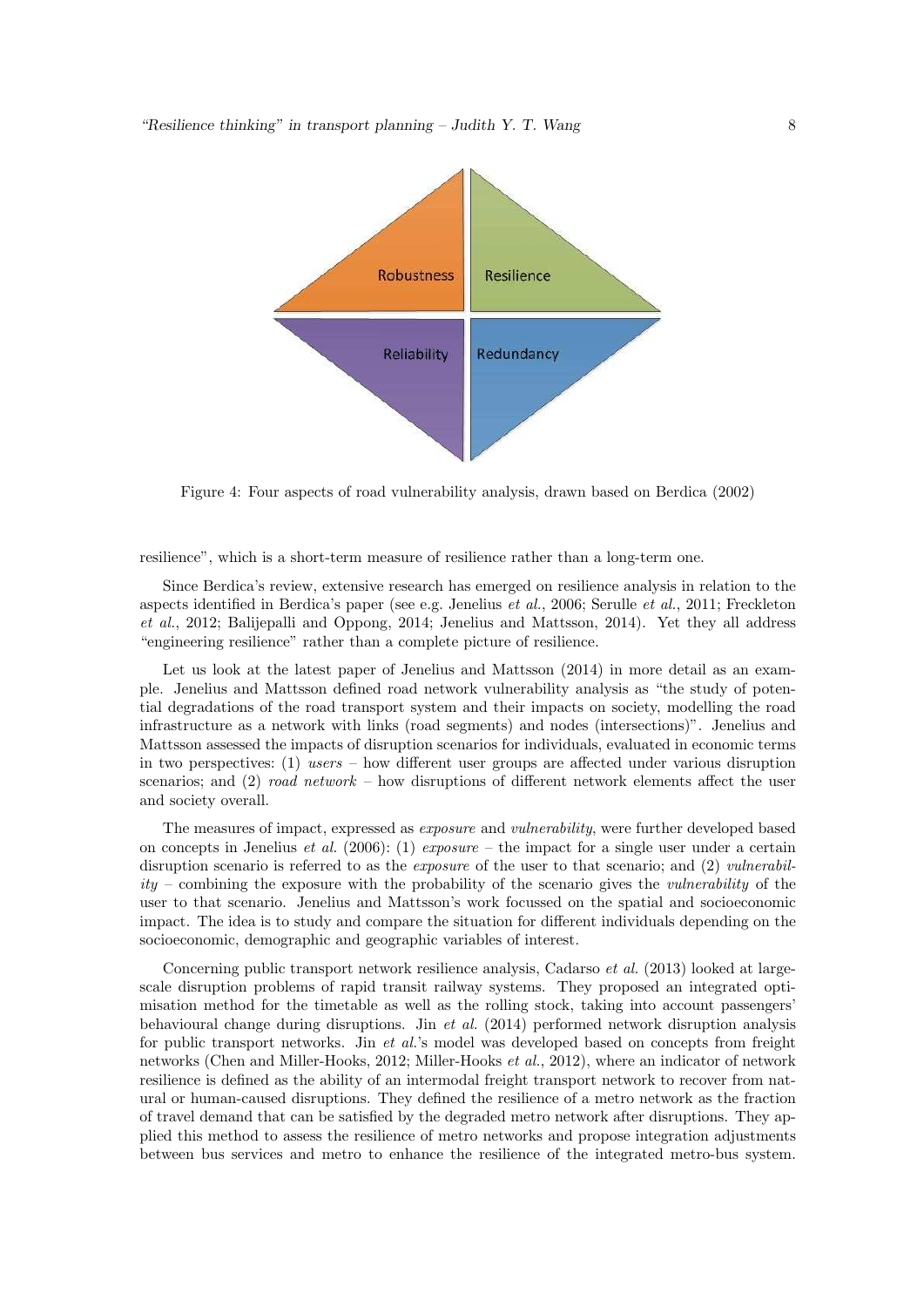Rodriguez-Nunez and Garcia-Palomares (2014) proposed a method to analyse public transport network vulnerability by measuring the impact in terms of disruptions of riding times or number of trips missed.

As shown above, road vulnerability analysis and resilience analysis for public transport networks in the literature have been built to facilitate the efficiency of the system to go back to *normal* after disruptions. What I would like to illustrate here is that the current form of "resilience" analysis by default means "engineering resilience" according to Holling's definition. "Resilience thinking" as in ecology has not been applied in transport planning at all in a comprehensive manner.

### 6 Sustainability analysis frameworks in transportation

Now let us look at the third aspect of "comprehensive resilience in transportation", i.e. sustainability. The concept of sustainability is defined in the report of the United Nation World Commission on Environment and Development (1987) (Brundtland Report) as meeting the needs of the present without compromising the ability of future generations to meet their own needs. This leads to what is often referred to as the "three-legged stool" (or the triple bottom-line model) of sustainability: economic, environmental and social sustainability (European Commission, 2004), as illustrated in Figure 5(a).

Since the introduction of the sustainability concept, the use of indicators for performance measurement and management in the transport sector has received strong emphasis, particularly in Europe, e.g. Walker *et al.* (2006); Marsden *et al.* (2010); Marsden and Snell (2009). In the U.K., all local authorities are now required to set out five-year programs with commitments on progress over a range of mandatory and voluntary indicators (Marsden *et al.*, 2006). Research in the U.K. found that there are too many indicators and yet too little clarity about what is collected and reported on, at what level, and why. Marsden *et al.* (2006) concluded that the lack of a comprehensive framework increases the risk of negative impacts from monitoring programs.

Sustainable Aotearoa New Zealand Inc. (2009) highlighted another danger that might occur when applying the idealised triple bottom-line model as illustrated in Figure 5(a). This model assumes an appropriate balance between economic, environmental and social outcomes, which is usually not the case. At its worst, economic outcomes dominate, and environmental and social outcomes receive minimal attention. This then becomes the "Mickey Mouse model" as shown in Figure 5(b).

In most developed countries (e.g. UK, New Zealand) transport investment decisions are justified by standard economic evaluation procedures, in which the value of travel time savings plays a key role in cost-benefit analysis (CBA) (Mackie *et al.*, 2001; Grant-Muller *et al.*, 2001). The general principle behind CBA is to consider the potential costs and benefits of a particular project across a set of impacts, including environmental and socio-economic impacts. The impacts are then translated into monetary terms by multiplying impact units by prices per unit. However, not all environmental and socio-economic impacts are considered and can be monetarised. Some of them are instead quantified into their own measurable units or assessed on a qualitative basis (Grant-Muller *et al.*, 2001). In the UK, for example, travel time savings account for around 80% of the monetarised benefits within the CBA of major road schemes (Metz, 2008). However, as discussed earlier, there is little empirical evidence to support whether there is travel time saving at all (Metz, 2008).

I see this as a "Mickey Mouse" effect created by applying standard economic evaluation procedures. The benefits measured by travel time savings have been amplified because travel time is something easy to measure, while some aspects of environmental and social impacts might not be quantifiable at all. Then we end up focussing on what we can measure, which might not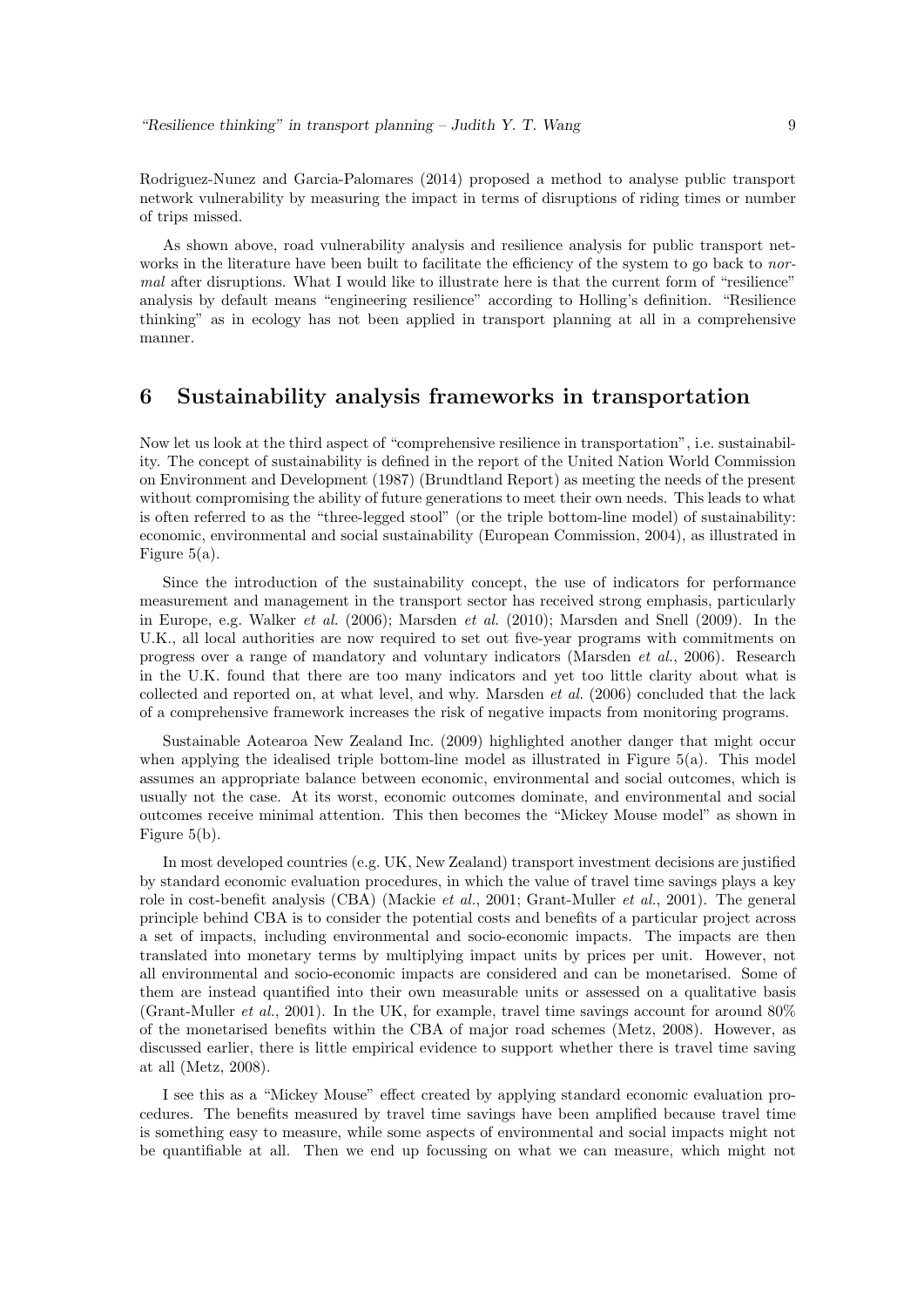

Figure 5: The triple bottom-line model vs The "Mickey Mouse" model, adapted from Sustainable Aotearoa New Zealand Inc. (2009)

be the most important. The economic evaluation procedures do not reflect the importance of environmental and socio-economic benefits, as they are meant to be, namely on an equal basis.

### 7 Discussion

#### Consequences of focussing only on "engineering resilience"

While enhancing "engineering resilience" is important, there might be a price to be paid for focussing only on it. As Walker suggested, "while you are building up resistance, you may be decreasing resilience." (McDonald and Walker, 2007, p.90)

For instance, according to the principles that we discussed earlier in Section 5 (Berdica, 2002; Jenelius and Mattsson, 2014), to enhance resilience of road networks, we need to provide enough alternative routes for all destinations. The redundancy of routes is important under emergency situations but at the same time, the provision of additional road capacities might also promote road-oriented development. As a result, this might lead to urban sprawl and higher car dependency. People drive for longer distances at higher speeds (Metz, 2008). They might be happier in the short term because they can enjoy the lifestyle that they wanted. Yet in the long run, they might suffer the long-term effect of lack of physical exercise, the stress from being stuck in traffic, etc. Damage caused by the emissions to the environment during their long distance commute is also inevitable, which in turn might cause health problems to themselves due to the effect of deterioration of air quality, especially during their commute journeys. Thus, a focus on improving "engineering resilience" might cause a reduction of resilience of the system in terms of the health and fitness of humans.

Research has shown that there is a strong relationship between our transportation system and public health (Woodcock *et al.*, 2009; Litman, 2013). As highlighted earlier in Section 3, humans are a key part of adaptive capacity of a transportation system. However, it appears that this has not yet been considered under the existing analysis frameworks of resilience in transportation.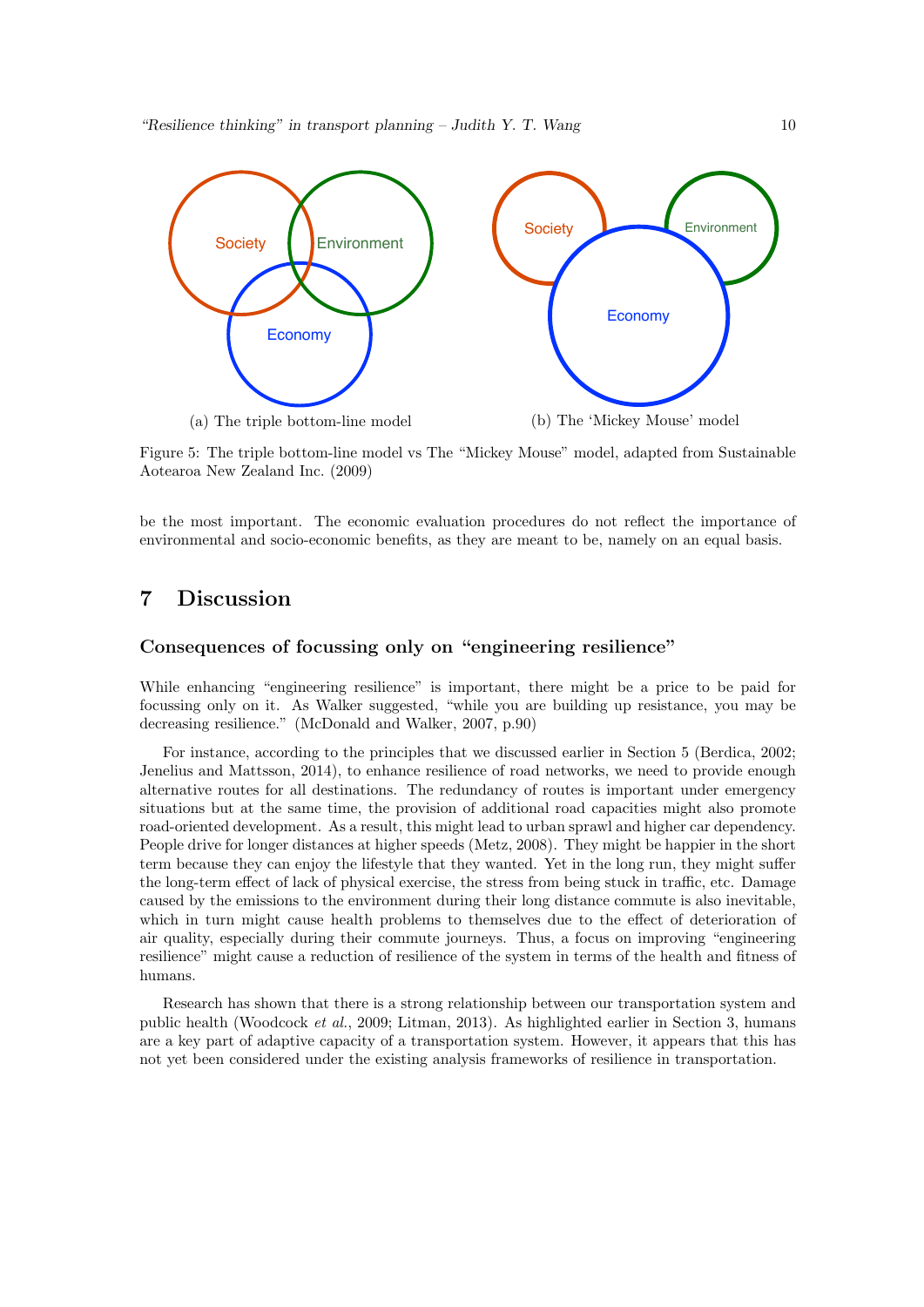### Incorporating "transformability" in "comprehensive resilience in transportation"

Now let us revisit the concepts of resilience in ecology in Section 2. As explained by Walker, "We can make the system that we *like* persist over a long period. And if the system that we define socially is not going to survive like that, then we have to, in advance, transform ourselves. And the sooner we do it, while we are still in control, the less will be the costs and pain." (McDonald and Walker, 2007, p.91) Walker also highlighted the importance of maintaining diversity as a key to survival. In ecology, resilience is not just about the capability of the system to get back to what is considered as *normal* after disruptions, but also about the capability to be able to *transform* when it becomes impossible to get back to *normal*.

Applying this concept in transport planning, let us consider, for example, the situation where the majority of the population driving to work is considered to be *normal*. Now if we imagine a worst case scenario where fossil fuels have run out, then for those who normally drive to work, life might never be able to get back to *normal* again. On the contrary, for those who normally bike or walk to work, life would remain *normal*. For those who take public transport, life might or might not have changed, depending on the sources of energy for the public transport system. Obviously, a multi-modal transportation system with *diversity*, i.e. a wide variety of mode and route choices, would be a more resilient system as compared with a car-dominated system. If everyone owns a bike and is fit enough to ride, then even when there is no petrol, the system can still function, at least partially, because it can be easily transformed to a bike-and-walk system.

In ecology, transformability becomes very important when a system is in a stability regime that is considered undesirable, and it is either impossible, or getting progressively harder and harder, to engineer a 'flip' to the original or some other stability regime of that same system (McDonald and Walker, 2007, p.86). In transport planning, I consider that "transformability" is central to "comprehensive resilience in transportation", as demonstrated in Figure 6, which is a perspective that has been overlooked in resilience analysis.



Figure 6: Incorporating "transformability" in "comprehensive resilience in transportation"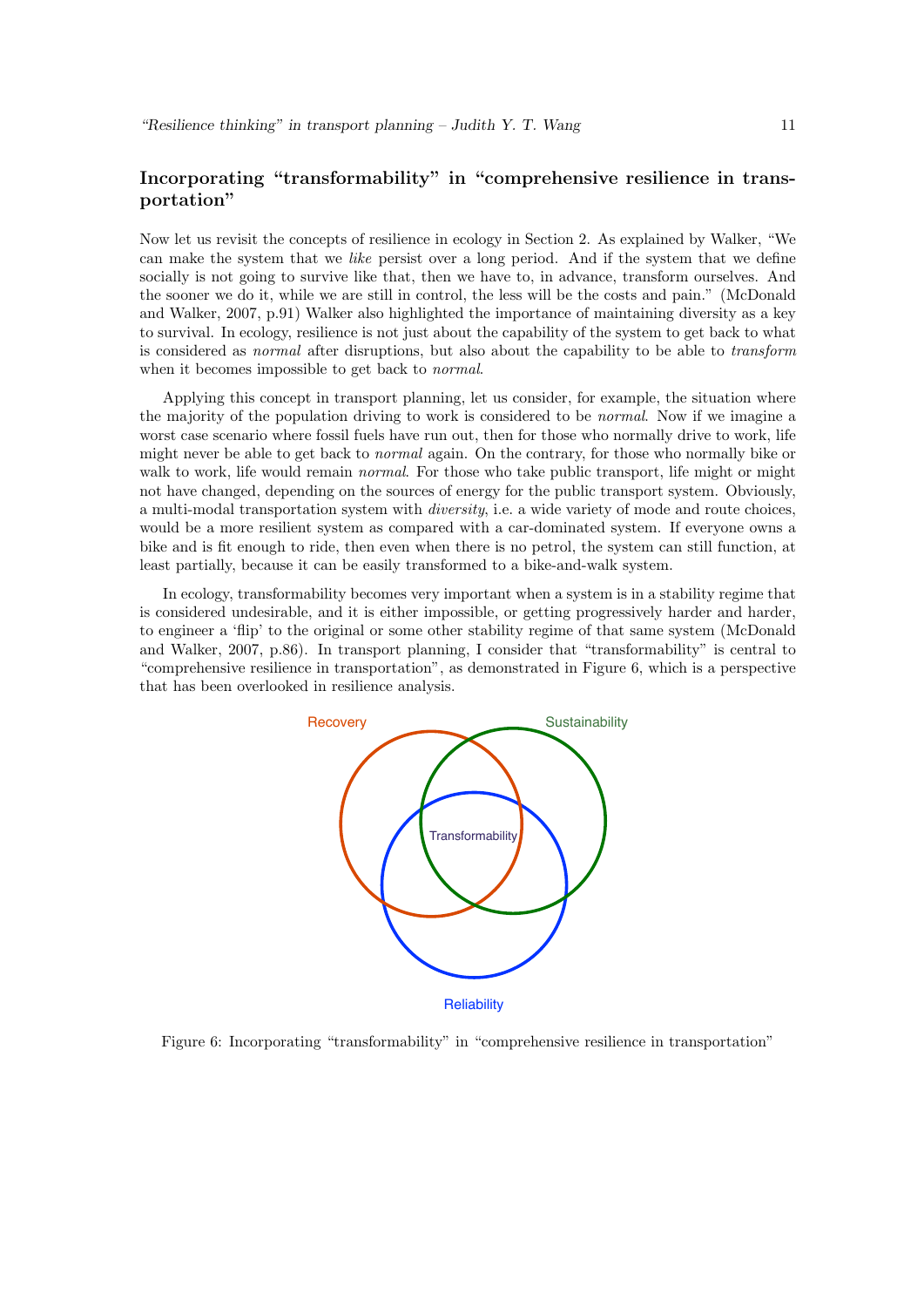### 8 Conclusion

In this paper, in order to elucidate the importance of resilience to transport planning, I traced back to the origin of resilience in ecology with a view of revealing the essence of "resilience thinking". I demonstrated the similarities between ecological and transportation systems, in the sense that they are both complex, adaptive and self-organising. By applying the concepts of resilience in ecology, I then defined "comprehensive resilience in transportation" as the quality that leads to "recovery, reliability and sustainability". There are two faces of resilience in ecology: engineering resilience and ecological resilience. It appears that resilience in transportation by default is associated with engineering resilience, i.e. resilience analysis in transportation in the literature has mostly covered recovery and reliability. In particular, a lot of research effort has been looking into recovery to pre-disaster condition rather than taking a disaster as an opportunity to rebuild or transform a system into a completely different system with a more desirable equilibrium state. Focussing mostly on engineering resilience imposes the danger of reducing the resilience of the system in other aspects, such as human health, by not improving the diversity of adaptive capacities of the system or transformability. Finally, I recommend that we must incorporate transformability in our analysis framework in order to achieve "comprehensive resilience in transportation".

### References

- Balijepalli, C. and Oppong, O. (2014). Measuring vulnerability of road network considering the extent of serviceability of critical road links in urban areas. *Journal of Transport Geography*, 39, 145–155.
- Bell, M. G. H. and Iida, Y. (1997). *Transportation network analysis*. John Wiley & Sons.
- Berdica, K. (2002). An introduction to road vulnerability: What has been done, is done and should be done. *Transport Policy*, 9(2), 117–127.
- Brooks, N., Adger, W., and Kelly, P. (2005). The determinants of vulnerability and adaptive capacity at the national level and the implications for adaptation. *Global Environmental Change*, 15(2), 151–163.
- Burton, I., Huq, S., Lim, B., Pilifosova, O., and Schipper, E. (2002). From impacts assessment to adaptation priorities: The shaping of adaptation policy. *Climate Policy*, 2(2-3), 145–159.
- Cadarso, L., Marn, A., and Maroti, G. (2013). Recovery of disruptions in rapid transit networks. *Transportation Research Part E: Logistics and Transportation Review*, 53(1), 15–33.
- Chen, A., Yang, H., Lo, H. K., and Tang, W. H. (1999). Capacity related reliability for transportation networks. *Journal of Advanced Transportation*, 33(2), 183–200.
- Chen, A., Kasikitwiwat, P., and Yang, C. (2013). Alternate capacity reliability measures for transportation networks. *Journal of Advanced Transportation*, 47(1), 79–104.
- Chen, L. and Miller-Hooks, E. (2012). Resilience: An indicator of recovery capability in intermodal freight transport. *Transportation Science*, 46(1), 109–123.
- Cutter, S., Barnes, L., Berry, M., Burton, C., Evans, E., Tate, E., and Webb, J. (2008). A place-based model for understanding community resilience to natural disasters. *Global Environmental Change*, 18(4), 598–606.
- Davies, J., Valero, J., and Young, D. (2009). The Auckland Transport Models project: Overview and use to date. In *The 32nd Australasian Transport Research Forum, Auckland, New Zealand, September 2009* .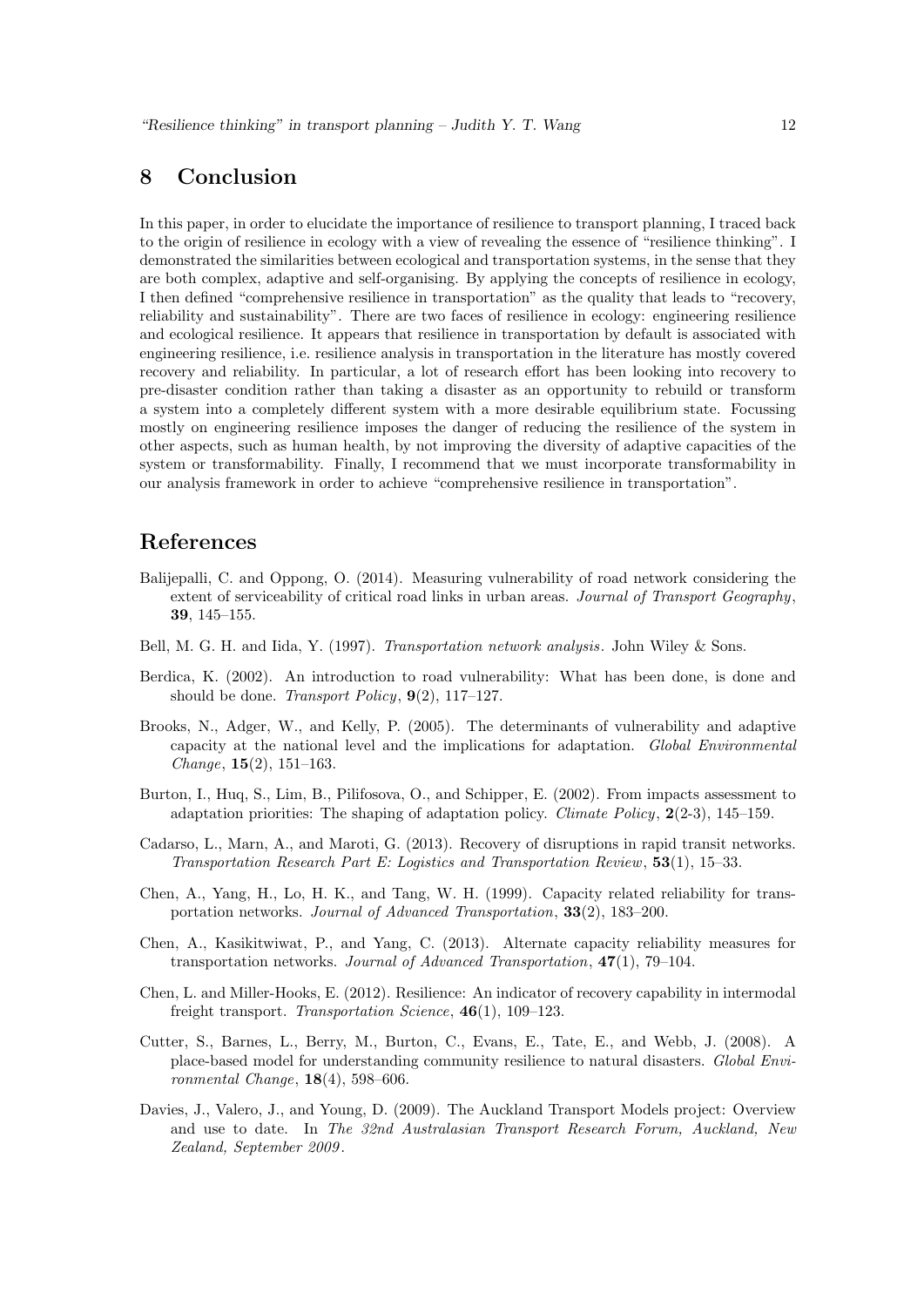- Davoudi, S. (2012). Resilience: A bridging concept or a dead end? *Planning Theory and Practice*, 13(2), 299–307.
- European Commission (2004). *Planning and Research of policies for land use and transport for increasing urban sustainablity PROPOLIS: Final Report to European Commission*. European Commission, Brussels, Belgium.
- Feldman, O., Davies, J., Simmonds, D., Young, D., Richmond, E., and Valero, J. (2009). An integrated system of transport and land-use models for Auckland and its application. In *The 32nd Australasian Transport Research Forum, Auckland, New Zealand, September 2009* .
- Freckleton, D., Heaslip, K., Louisell, W., and Collura, J. (2012). Evaluation of resiliency of transportation networks after disasters. *Transportation Research Record*, 2284, 109–116.
- Goldberg, M. A. (1975). On the efficiency of being efficient. *Environment and Planning A*, 7, 921–939.
- Grant-Muller, S., Mackie, P., Nellthorp, J., and Pearman, A. (2001). Economic appraisal of european transport projects: The state-of-the-art revisited. *Transport Reviews*, 21(2), 237– 261.
- Holling, C. S. (1973). Resilience and stability for ecological systems. *Annual Review of Ecology and Systematics*, 4, 1–23.
- Holling, C. S. (1996). *Engineering within ecological constraints*, chapter Engineering resilience versus ecological resilience, pages 31–44. National Academy Press.
- Jenelius, E. and Mattsson, L.-G. (2014). Road network vulnerability analysis: Conceptualization, implementation and application. *Computers, Environment and Urban Systems*. http://dx.doi.org/10.1016/j.compenvurbsys.2014.02.003.
- Jenelius, E., Petersen, T., and Mattsson, L. G. (2006). Importance and exposure in road network vulnerability analysis. *Transportation Research Part A: Policy and Practice*, 40(7), 537–560.
- Jin, J. G., Tang, L. C., Sun, L., and Lee, D.-H. (2014). Enhancing metro network resilience via localized integration with bus services. *Transportation Research Part E: Logistics and Transportation Review*, 63, 17–30.
- Litman, T. (2013). Transportation and public health. *Annual Review of Public Health*, 34, 217– 233.
- Mackie, P. J., Jara-Diaz, S., and Fowkes, A. S. (2001). The value of travel time savings in evaluation. *Transportation Research Part E: Logistics and Transportation Review*, 37(2-3), 91–106.
- Marsden, G. and Snell, C. (2009). The role of indicators, targets and monitoring in decisionsupport for transport. *European Journal of Transport and Infrastructure Research*, 9(3), 219–236.
- Marsden, G., Kelly, C., and Snell, C. (2006). Selecting indicators for strategic performance management. *Transportation Research Record*, 1956, 21–29.
- Marsden, G., Kimble, M., Nellthorp, J., and Kelly, C. (2010). Sustainability assessment: The definition deficit. *International Journal of Sustainable Transportation*, 4(4), 189–211.
- McDonald, T. and Walker, B. (2007). Resilience thinking: Interview with Brian Walker. *Ecological Management and Restoration*, 8(2), 85–91.
- Metz, D. (2008). The myth of travel time saving. *Transport Reviews*, 28(3), 321–336.